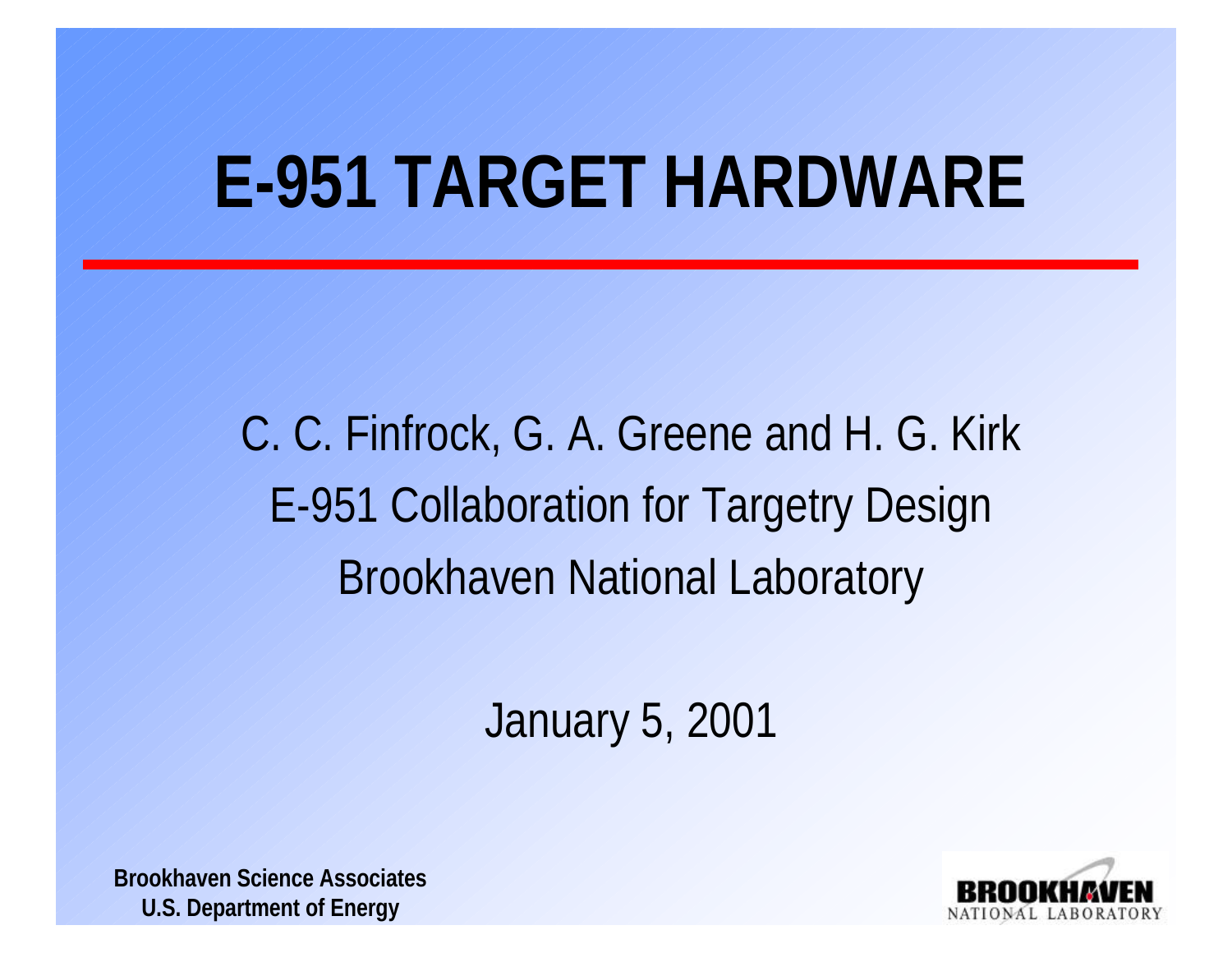## **Beam Window Material Evaluations**

- Prior to use of mercury targets, beam window materials need to be evaluated.
- A simple fixture is needed to allow candidate window materials to be exposed to beam.
- The proposed approach:
	- Assemble materials on a Conflat type 2.73" tee, rough pump down, valve off, and measure a leak rate.
	- Let up to air, and expose to prescribed number of beam pulses.
	- Rough down again, valve off, and compare the leak rate to previous measurement.



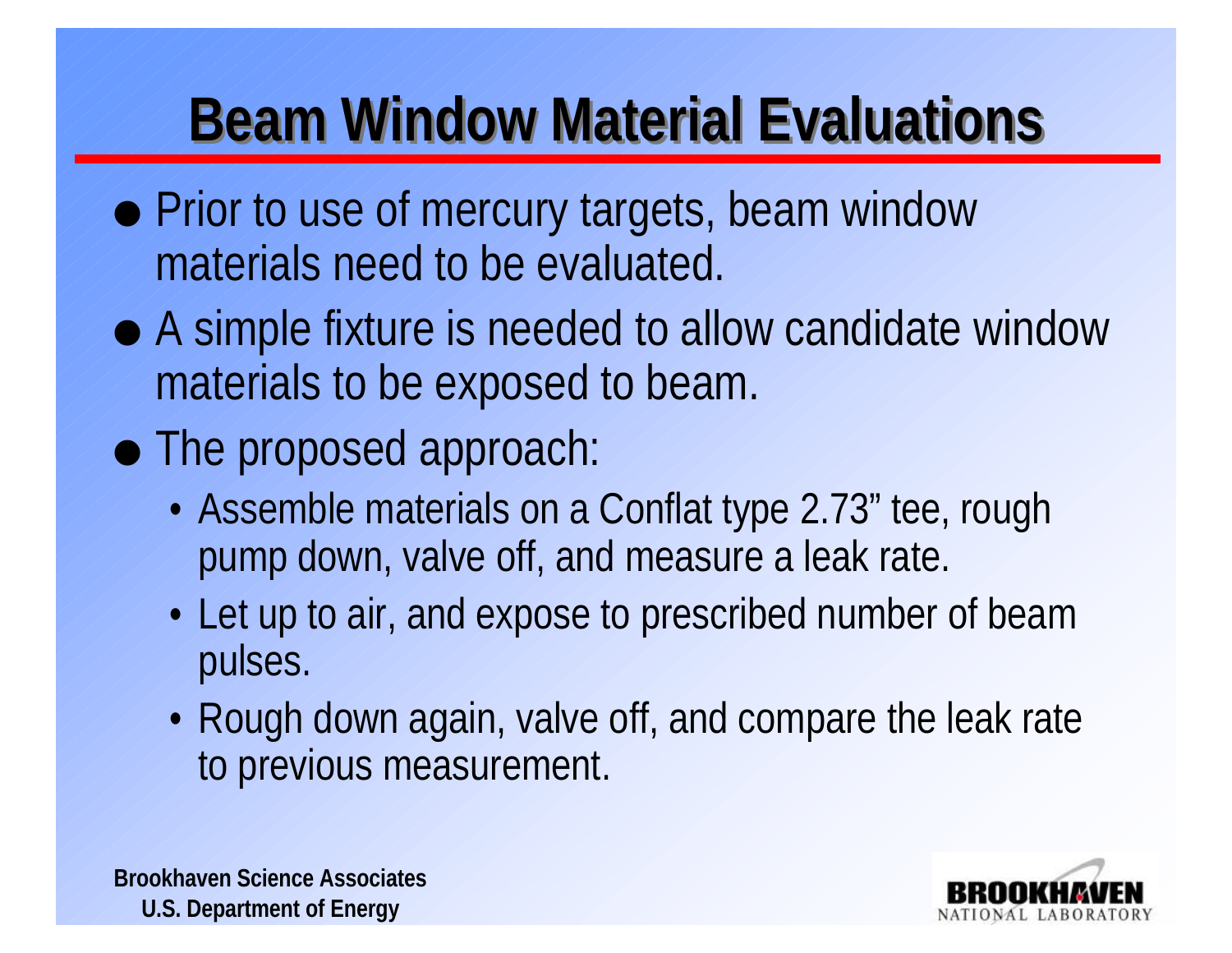## **Beam Window Material Test Fixture**

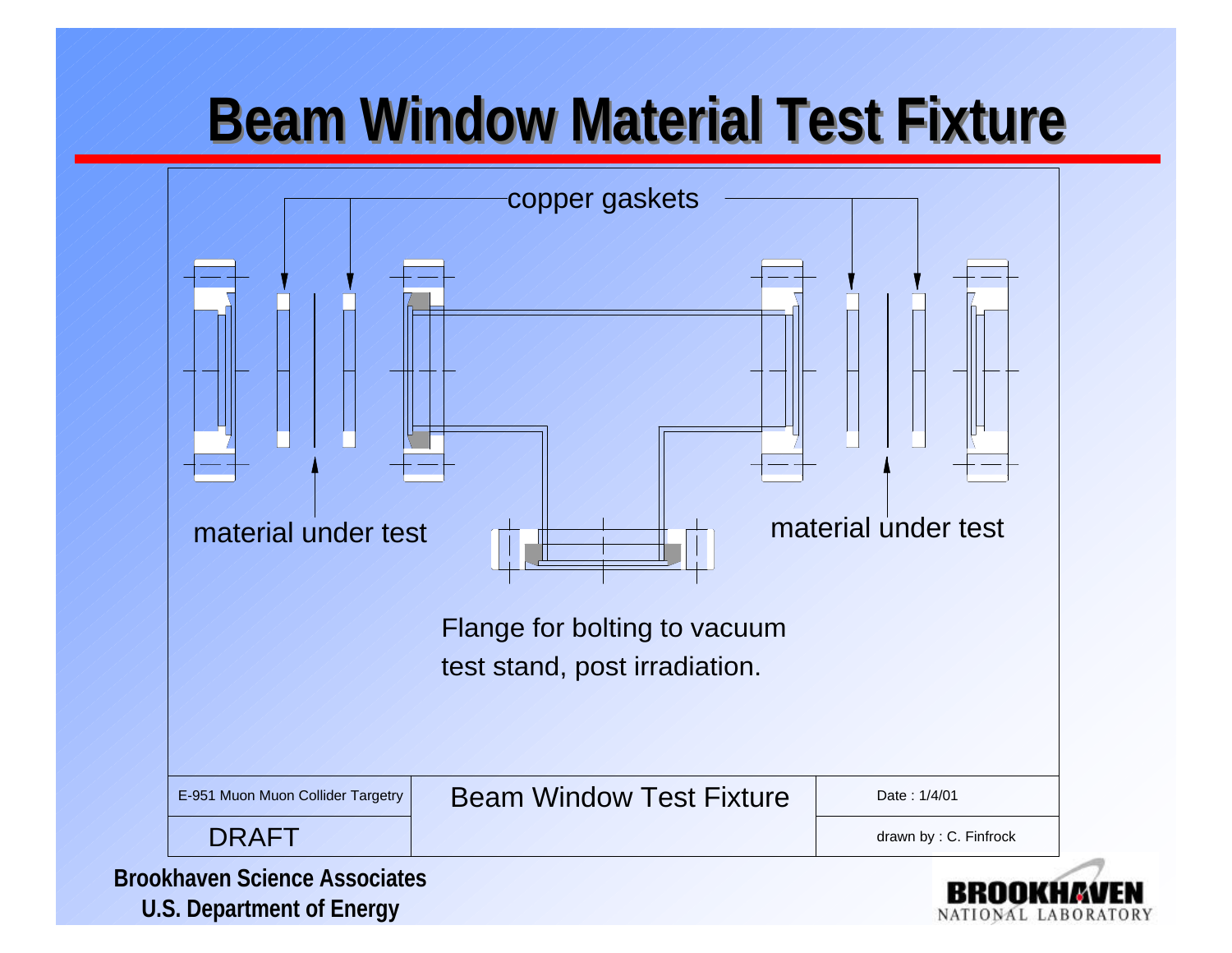### **Inconel / Havar Beam Window Assembly**

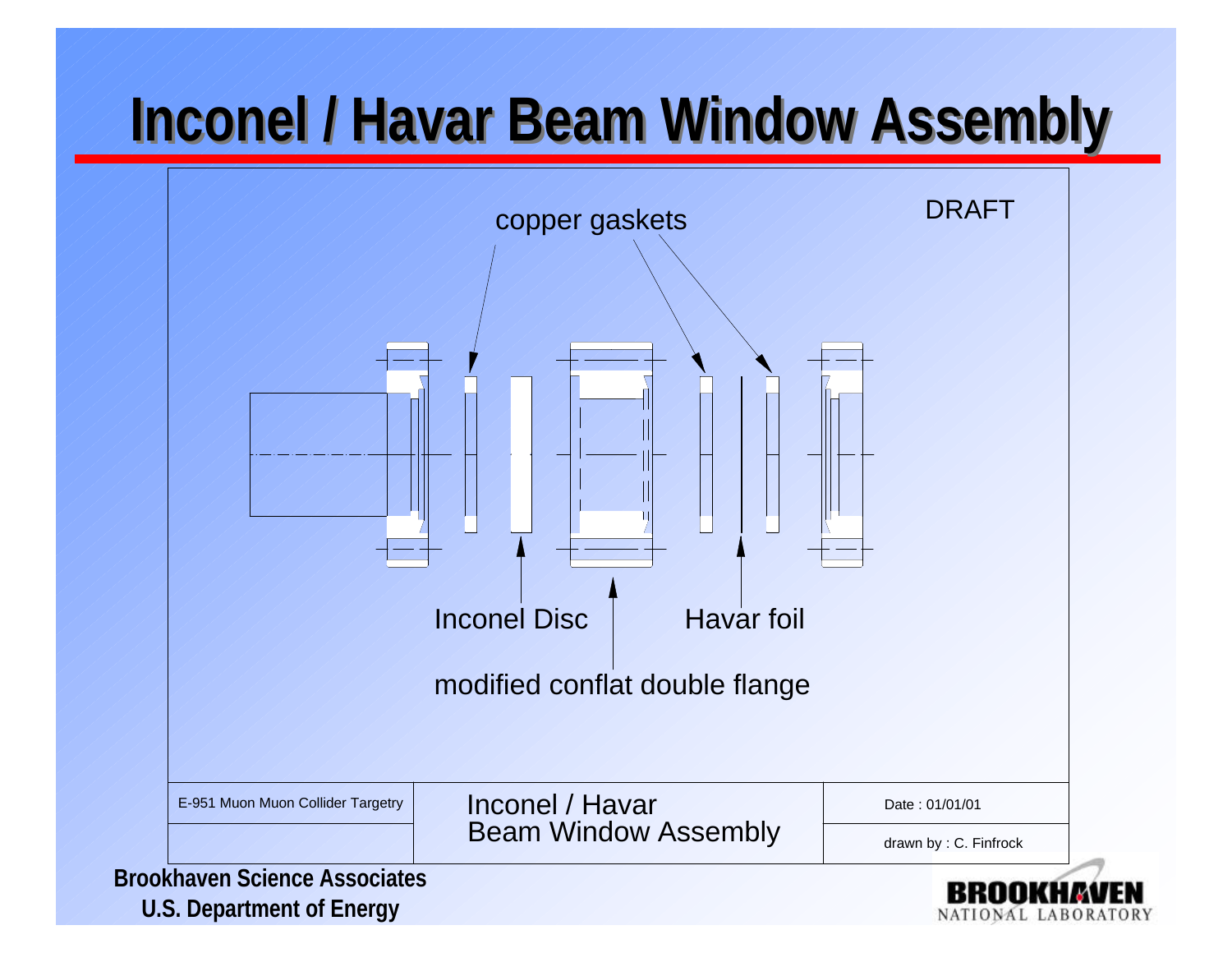## **Mercury Target Requirements**

- Generate a one cm. diameter arcing horizontal jet of mercury to provide a 10 to 15 cm interaction length with the proton beam.
- **Provide an unobstructed view of the interaction zone for** high speed imaging.
- Operate simply, reliably and remotely.
- Safely contain projectiles which may be generated by mercury-beam interactions
- Manage mercury vapor generation
- Mounting system to provide for easy interchange of other test targets
- $\bullet$  Materials of construction must be compatible with mercury and survive a radiation environment.

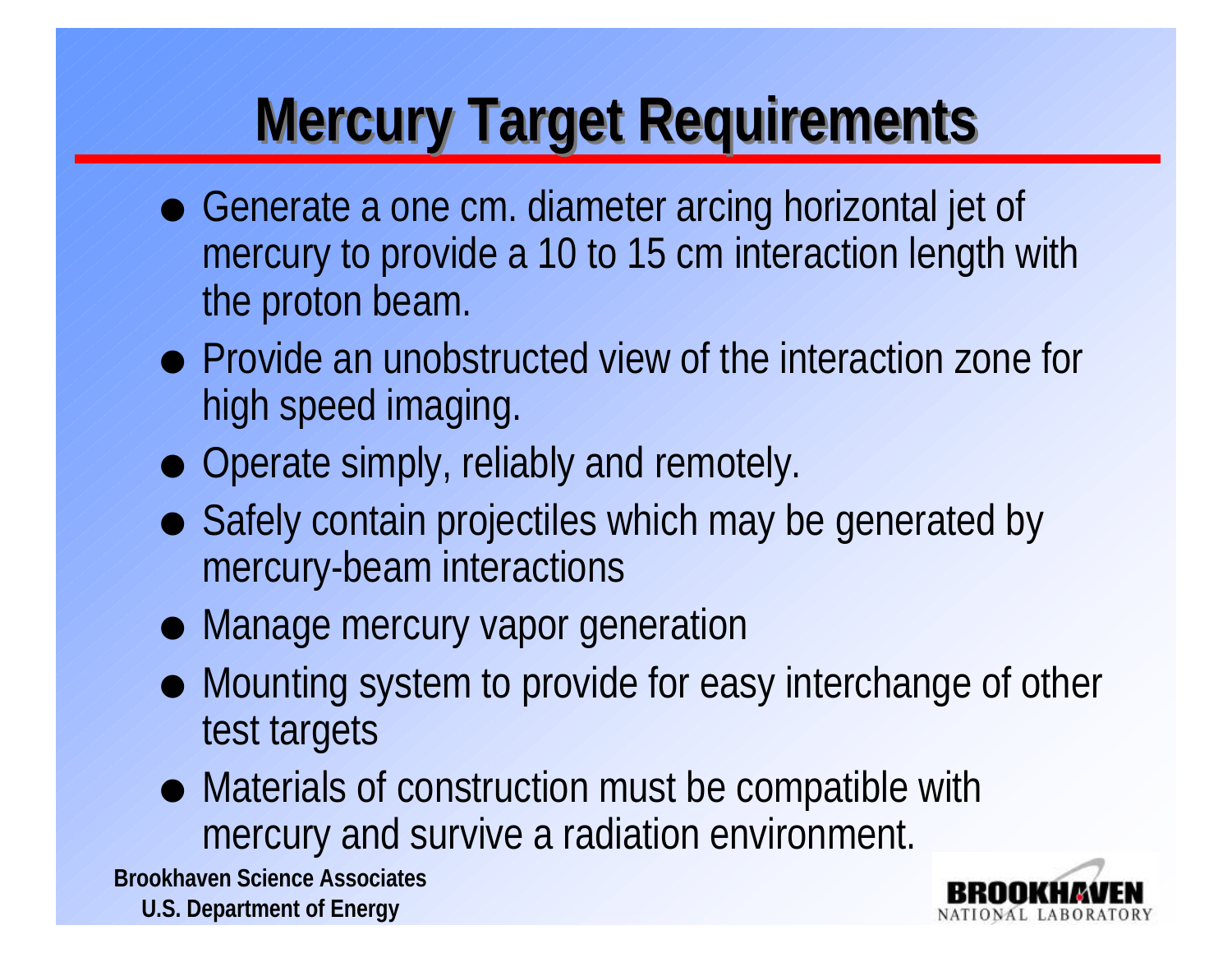## **Main Features of Pneumatic Mercury Jet Apparatus (1)**

#### **.** Mercury jet containments:

- dual containment assembly for mercury containment
- external fiducial registration for quick installation and replacement
- constructed of commercially available components wherever possible
- **Primary containment:** 
	- constructed out of commercial vacuum components
	- may be inerted, vented to atmosphere through mercury traps
	- pressure relief and liquid level sensors on mercury reservoirs
	- remote pneumatic operation, no active electrical components
	- interior is mercury wetted, all materials mercury compatible
	- can be isolated and pressurized for leak testing
	- beam windows are Inconel 718 and / or Havar



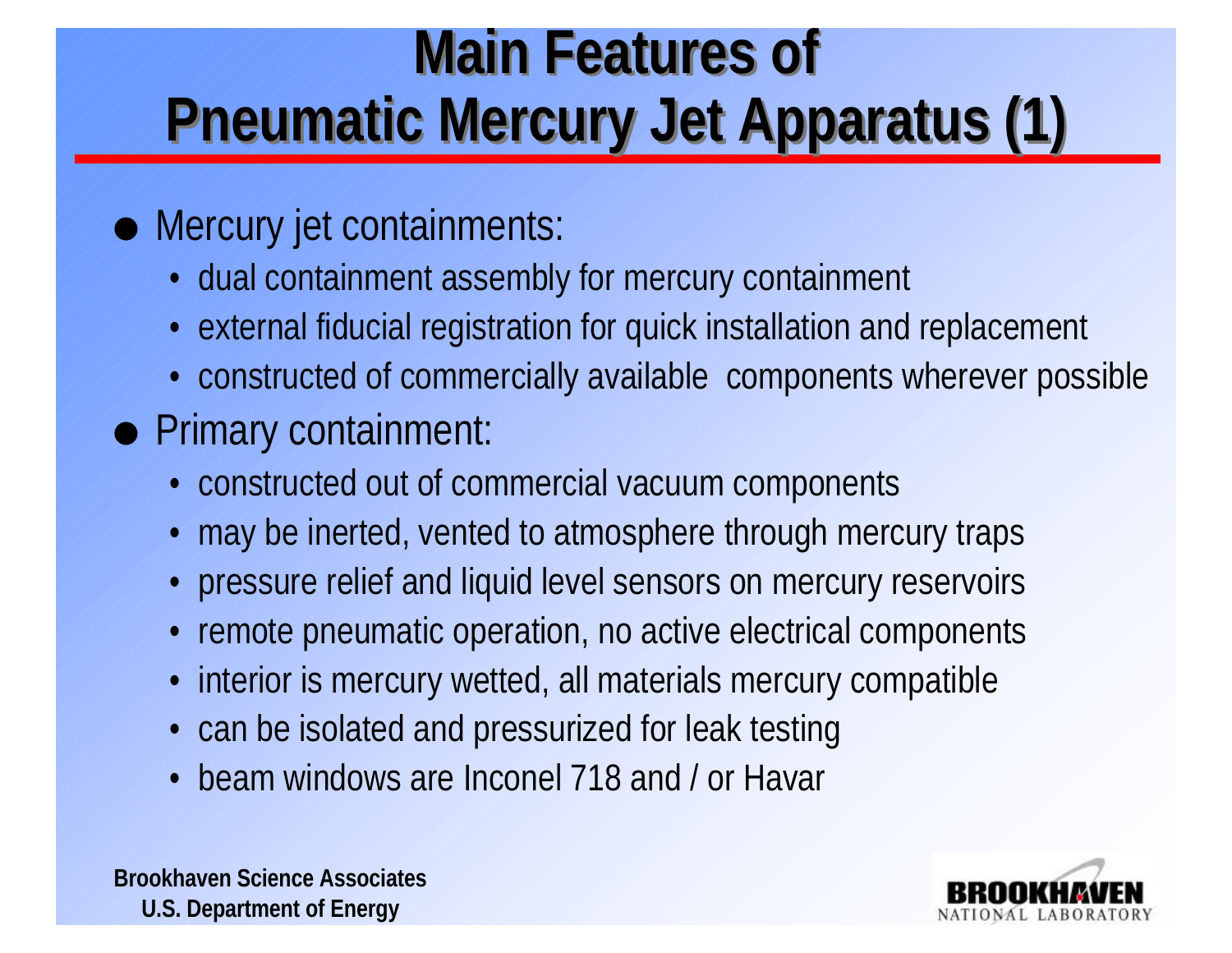## **Main Features of Pneumatic Mercury Jet Apparatus (2)**

#### ● Secondary containment:

- commercially fabricated out of welded stainless steel
- air atmosphere, always vented to atmosphere through mercury traps
- no active electrical components
- interior is not mercury wetted, but all components are mercury compatible
- interior can be manually sniffed for mercury
- view ports are quartz or Lexan
- approximate size: 20" wide x 20" high x 36" long

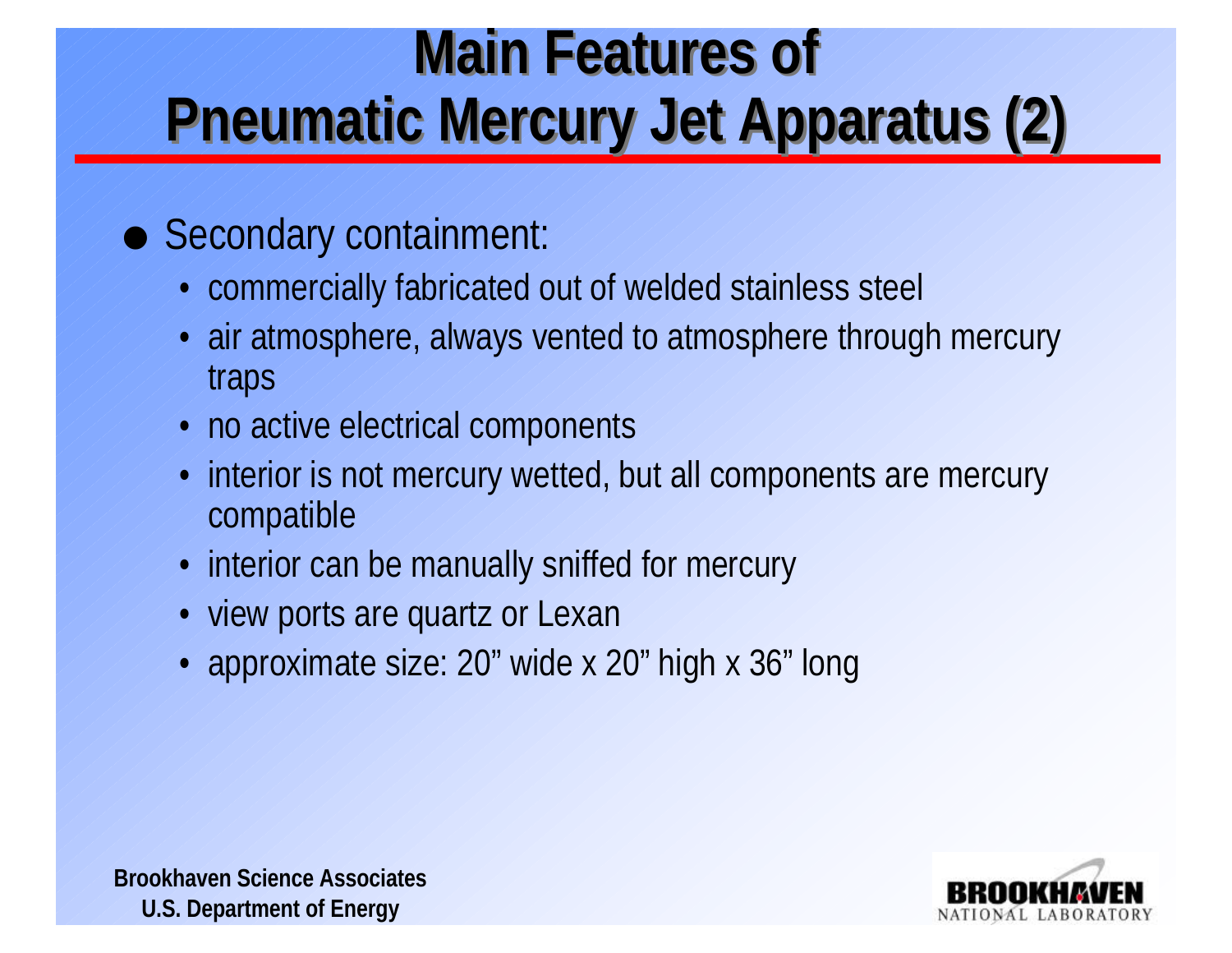## **Main Features of Pneumatic Mercury Jet Apparatus (3)**

#### • Mode of operation:

- pneumatic operation and control to provide a 5-second duration mercury jet
- two-dimensional positioning table is remotely controlled
- remote operation of jet apparatus by computer control
- minimize beam line entry requirements and radiation exposure
- mercury sniffer on hand during operation
- visual detection of mercury in secondary containment
- all components are mercury compatible
- radiation resistant materials such as poly-ether-ether-ketone valve seats, ethylene-propylene o-rings and Viton or copper flange gaskets are used
- can reset for next test remotely in minutes

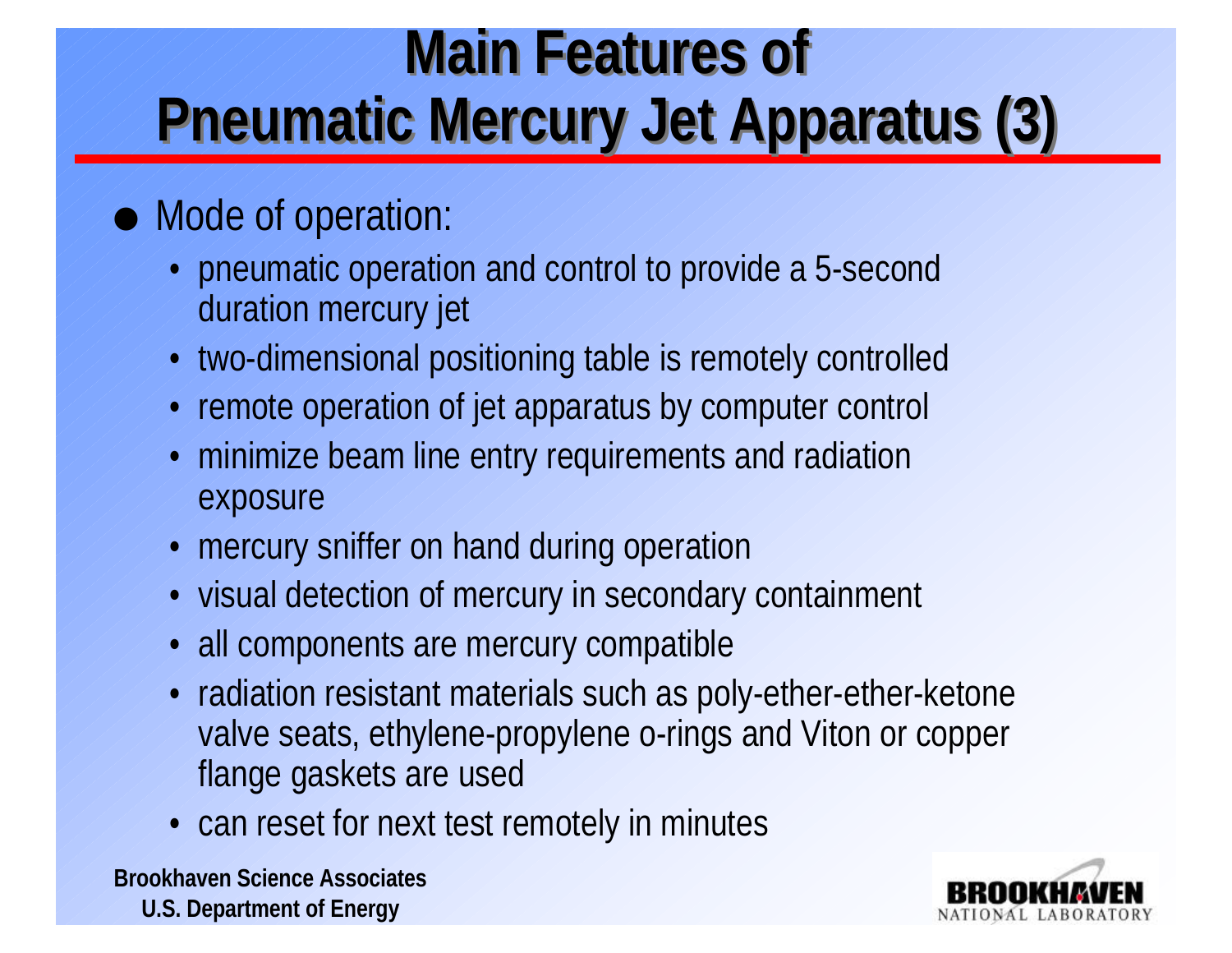## **Materials Considerations**

#### $\bullet$  Containments:

- commercially available stainless steel components for inner containment
- welded stainless steel sheet for outer containment
- Inconel-718 / Havar alloy external beam windows
- Quartz or Lexan internal view ports
- Quartz or Lexan external view ports

#### $\bullet$  Valves:

- stainless steel bodies
- Poly-Ether-Ether-Ketone seats
- Ethylene-Propylene or "grafoil" flange seals
- non-fluorocarbon actuators
- pressure ratings in excess of 1000 psig

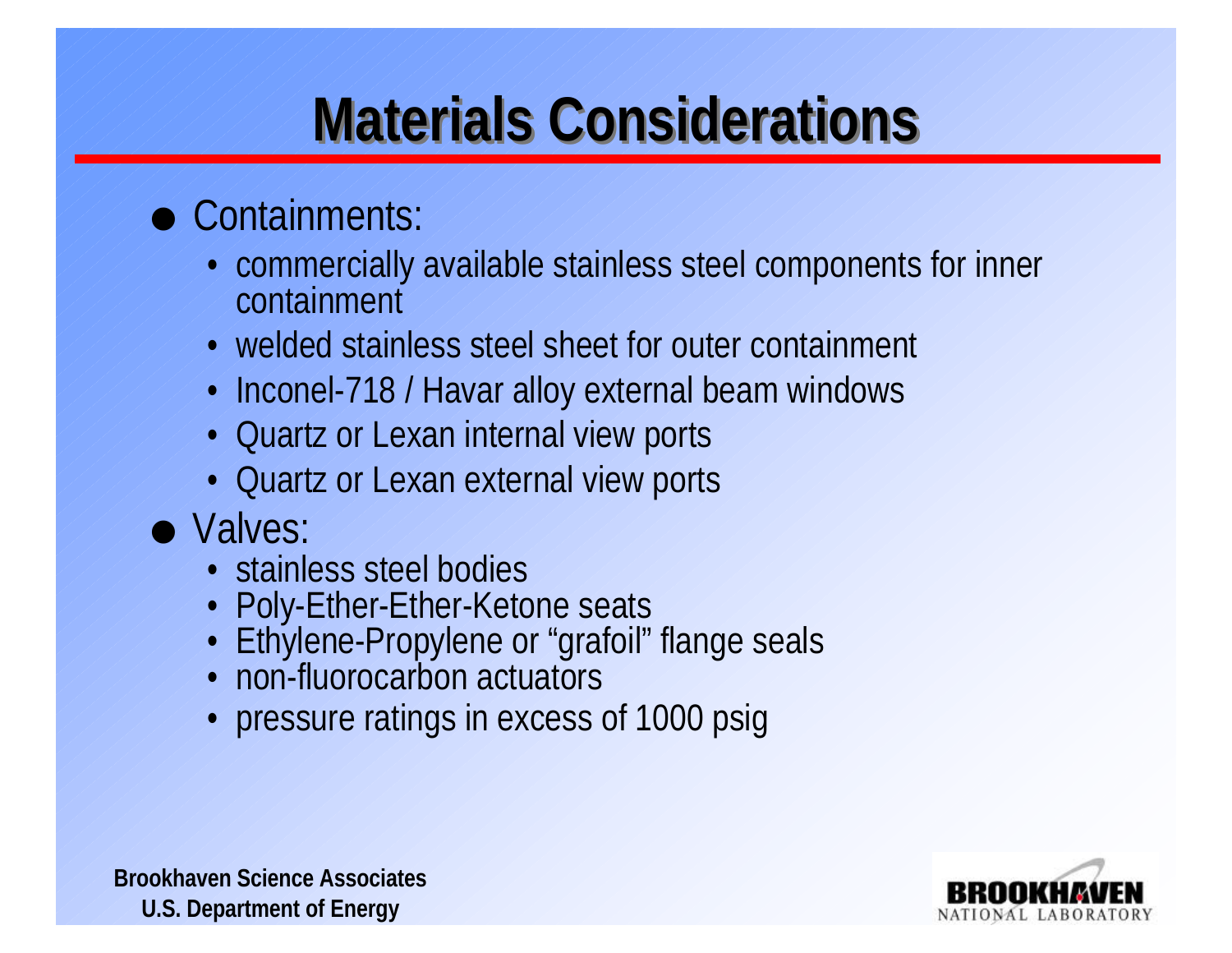### **Pneumatically Actuated Ball Valve for Liquid Mercury**



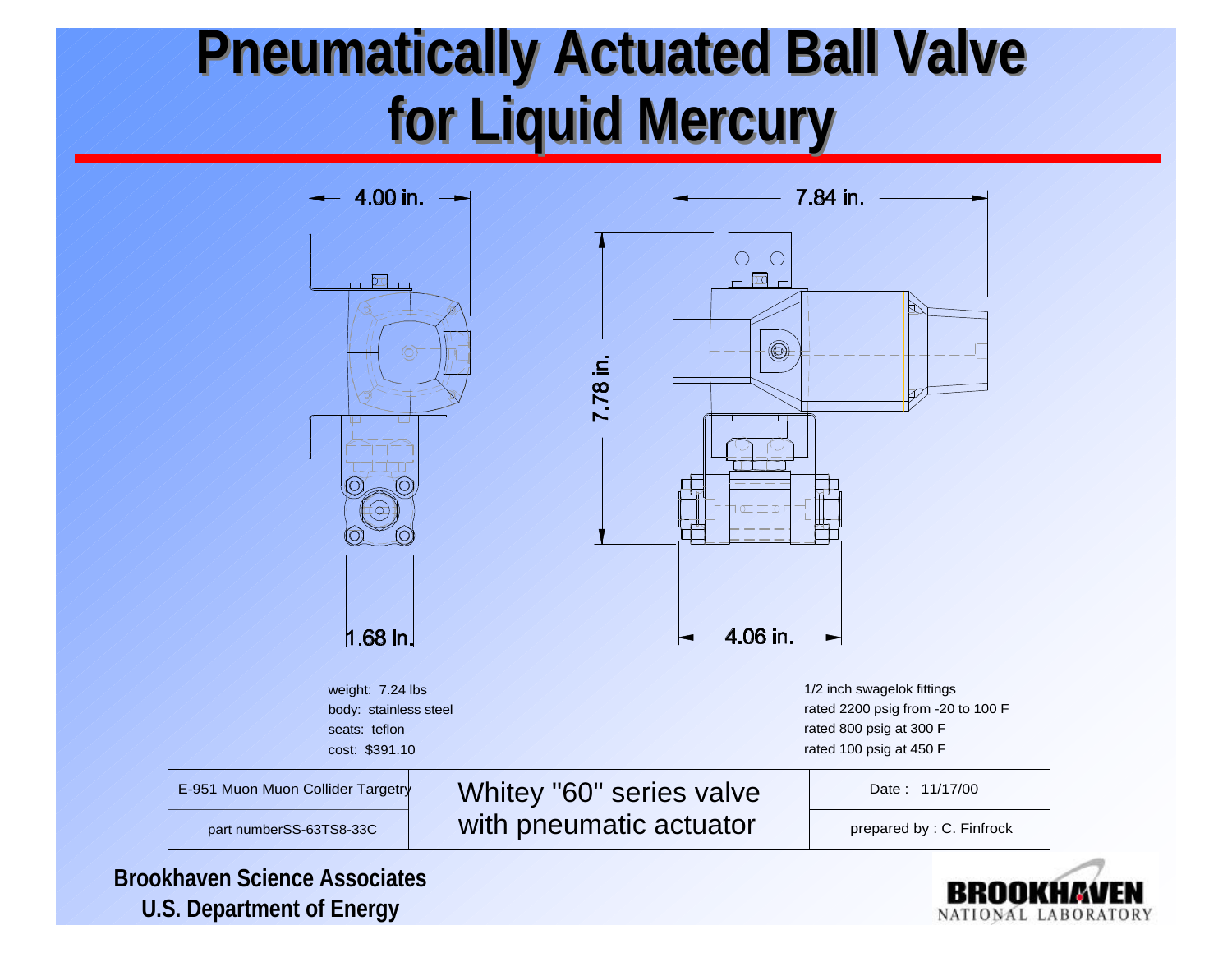### **Mercury Jet Internal Confinement, Integral Reservoir Design**

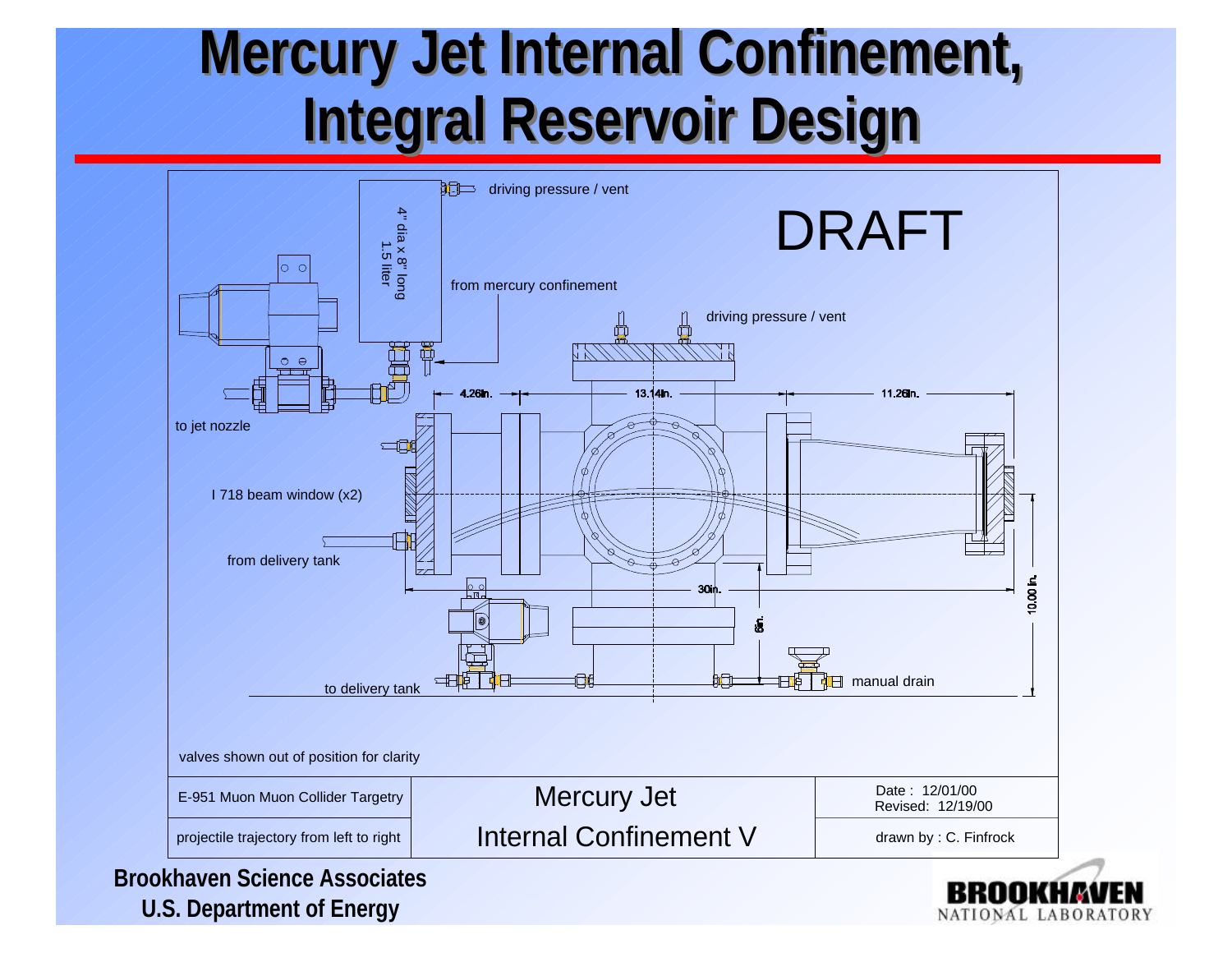### **Side View of the Secondary Confinement**

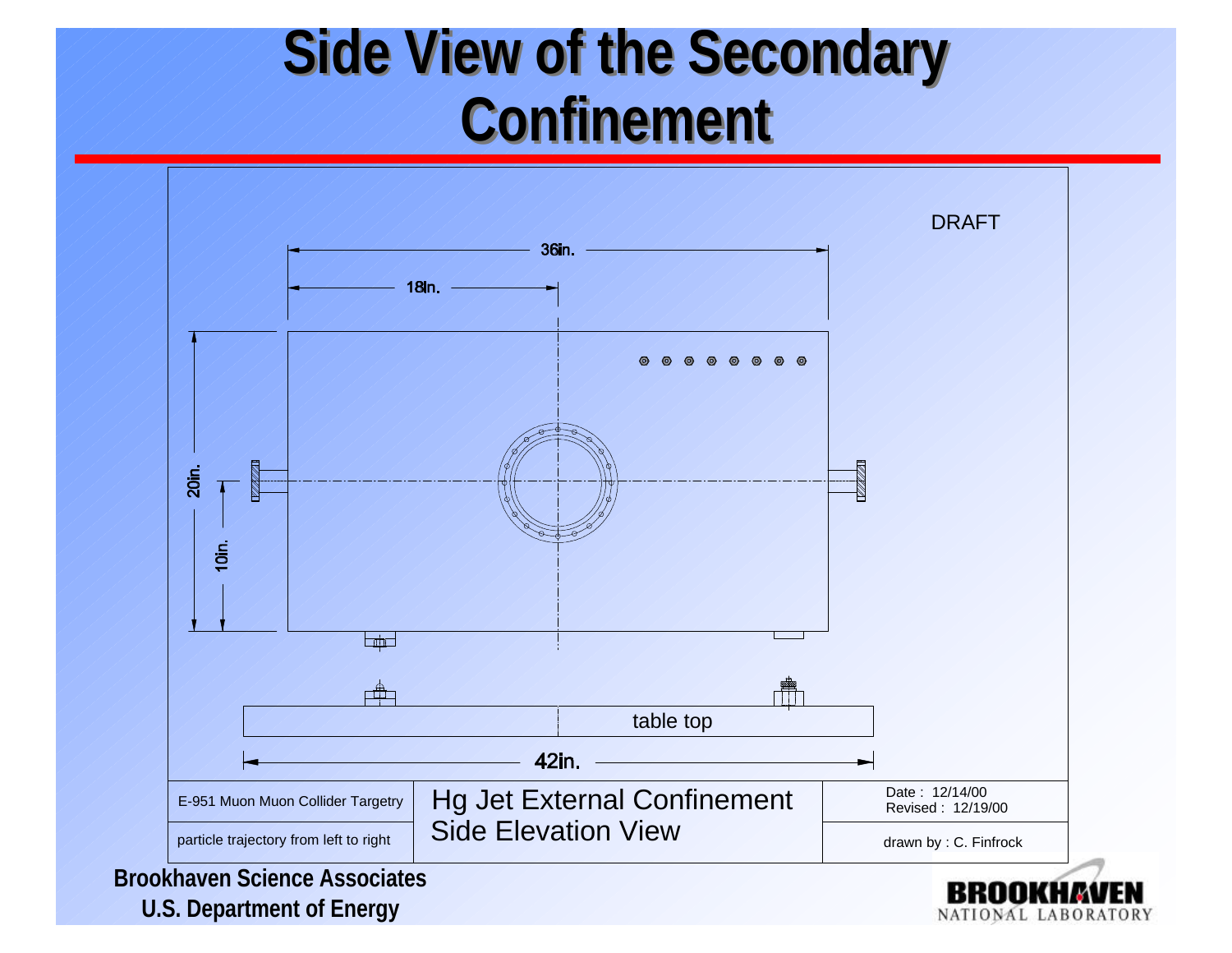### **End View of the Secondary Confinement**

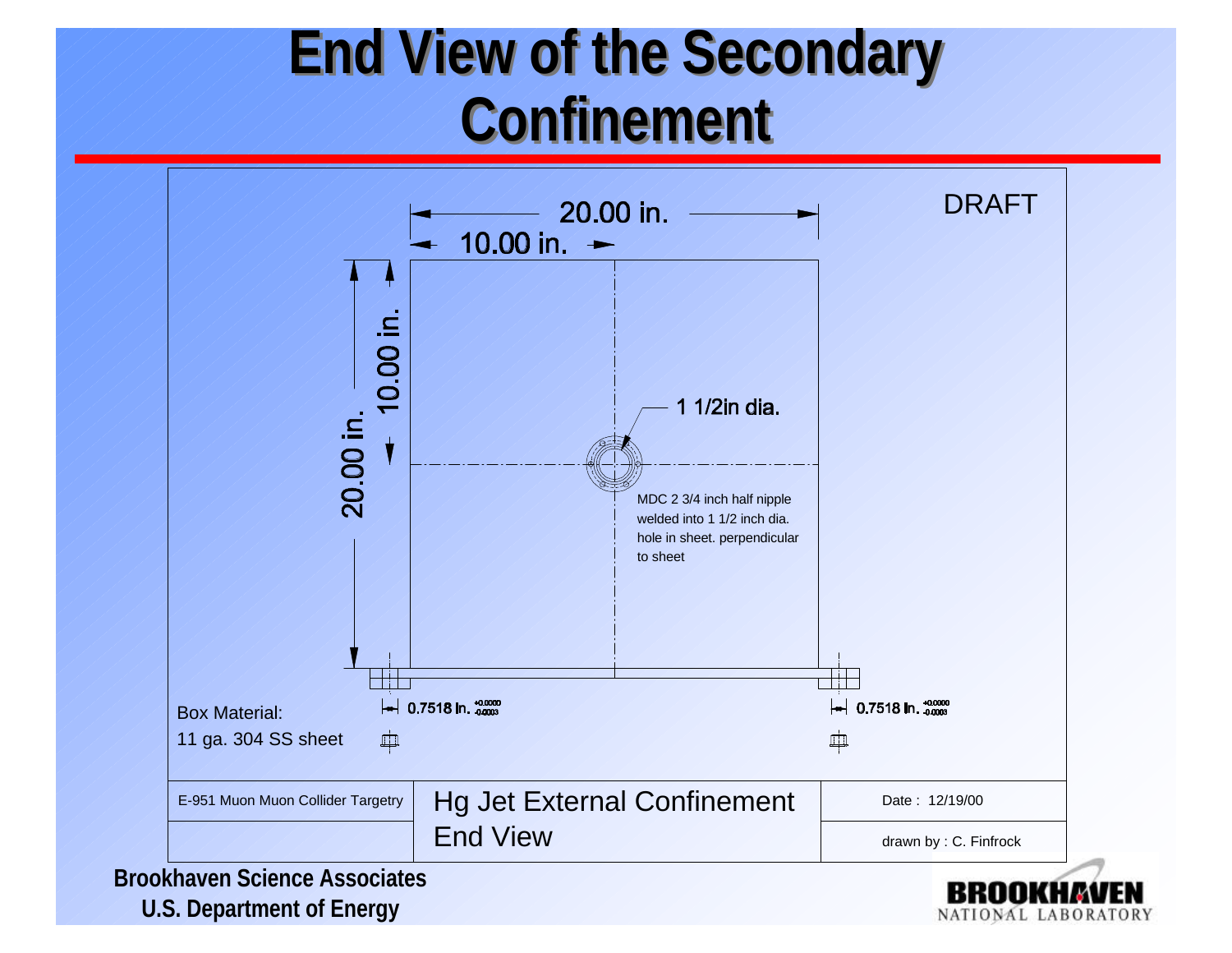### **Looking Into The Secondary Confinement From Above**

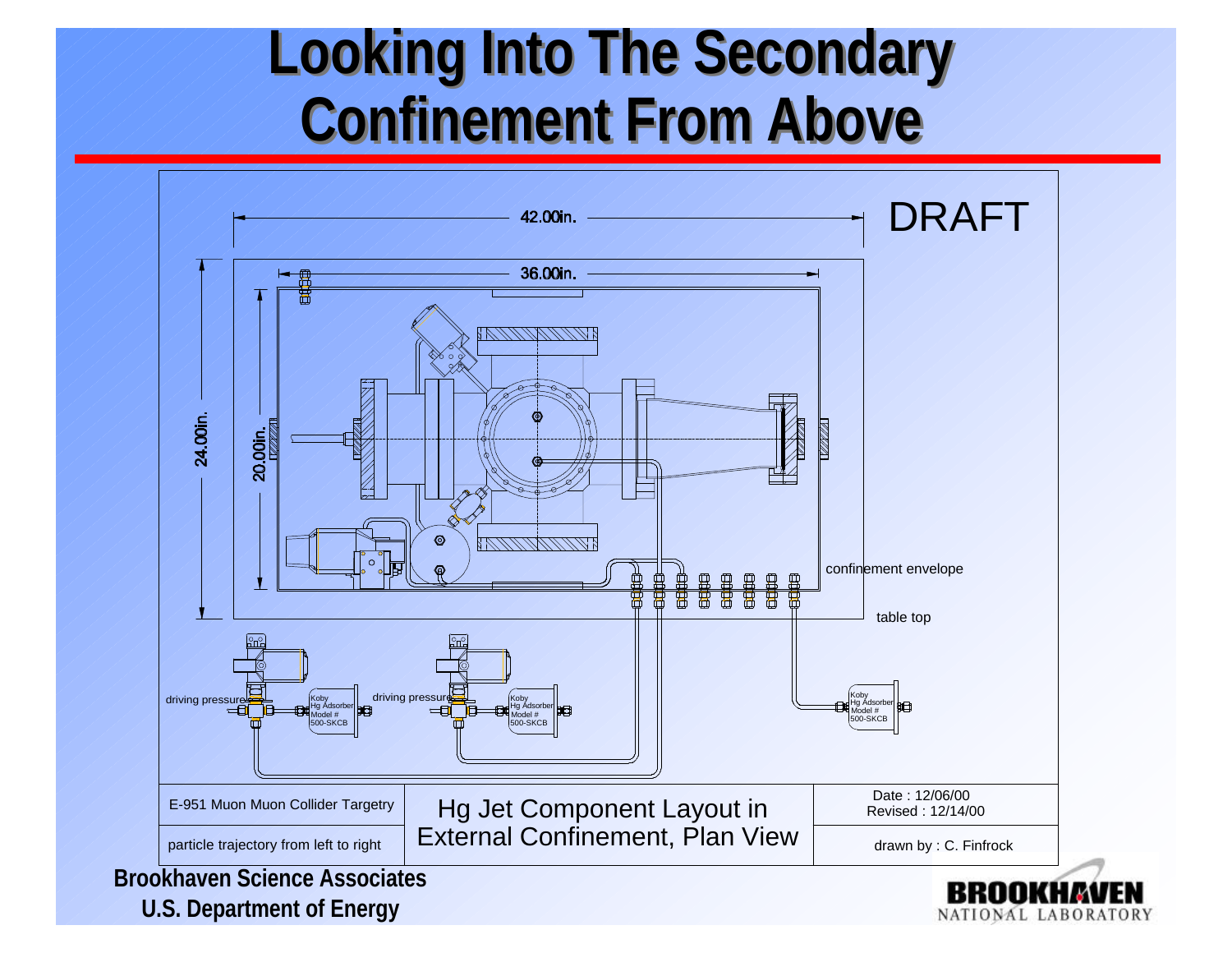### **Pneumatic Control System for Mercury Jet**



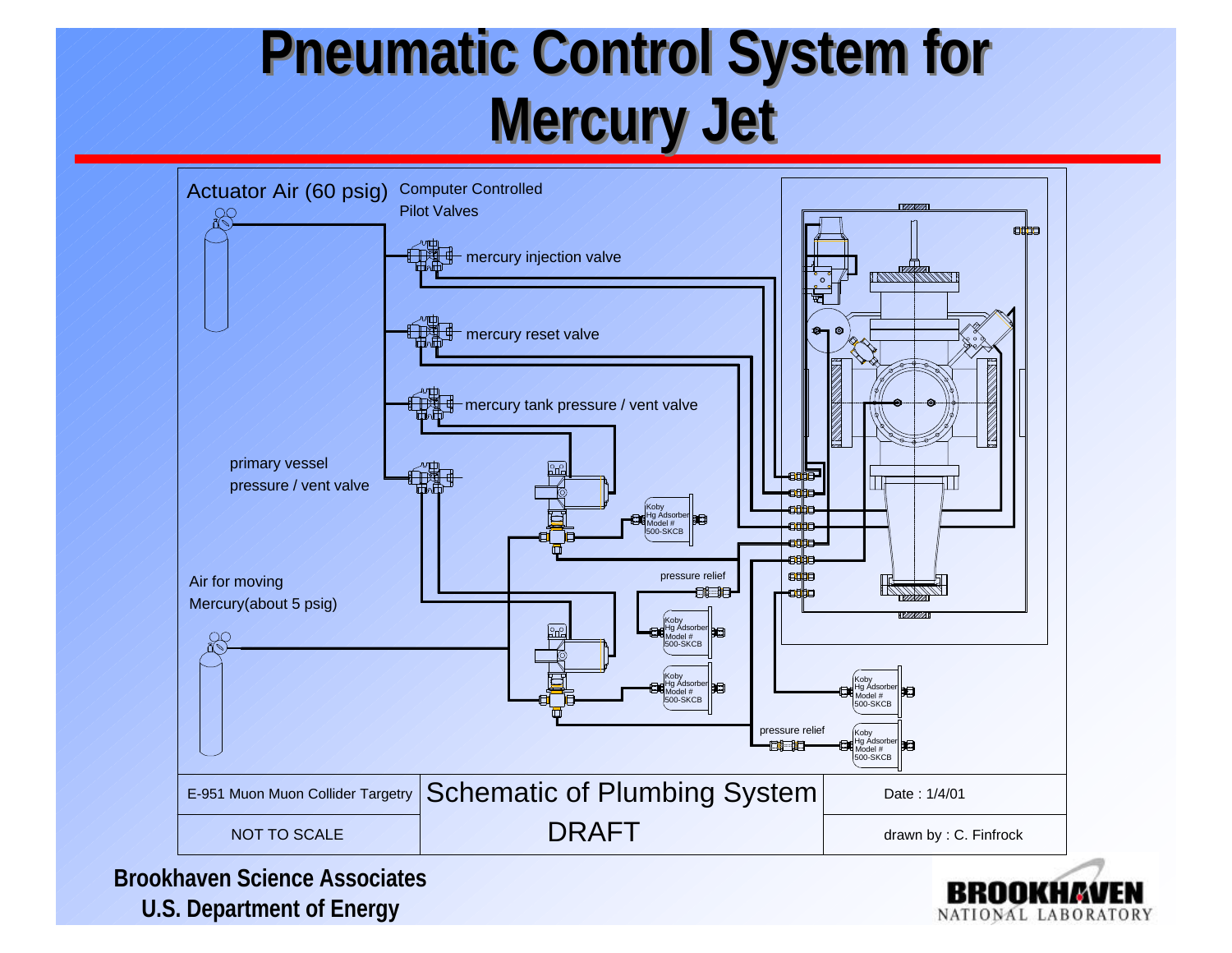## **Other Targets**

### • Carbon / Graphite Rod targets (ORNL)

- Cylindrical solid rods up to 2.54 cm. dia. by 60 cm. long
- Instrumented with fiber-optic strain gauges
- Enclosed in external confinement similar to mercury jet test
- Static Mercury Target (CERN)
	- Enclosed in external confinement similar to mercury jet test
	- operates passively

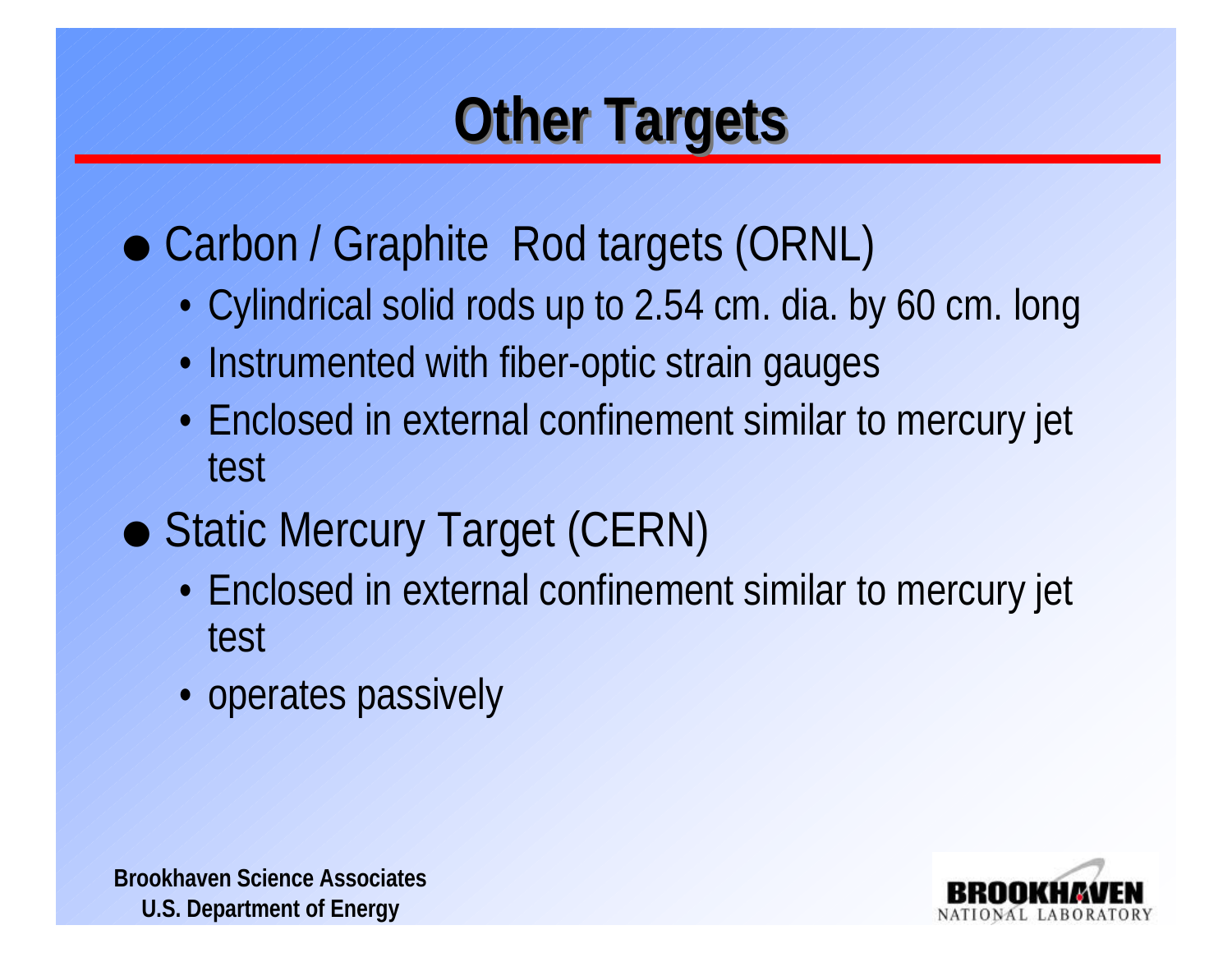### **Mounting System for Solid Cylindrical Targets**

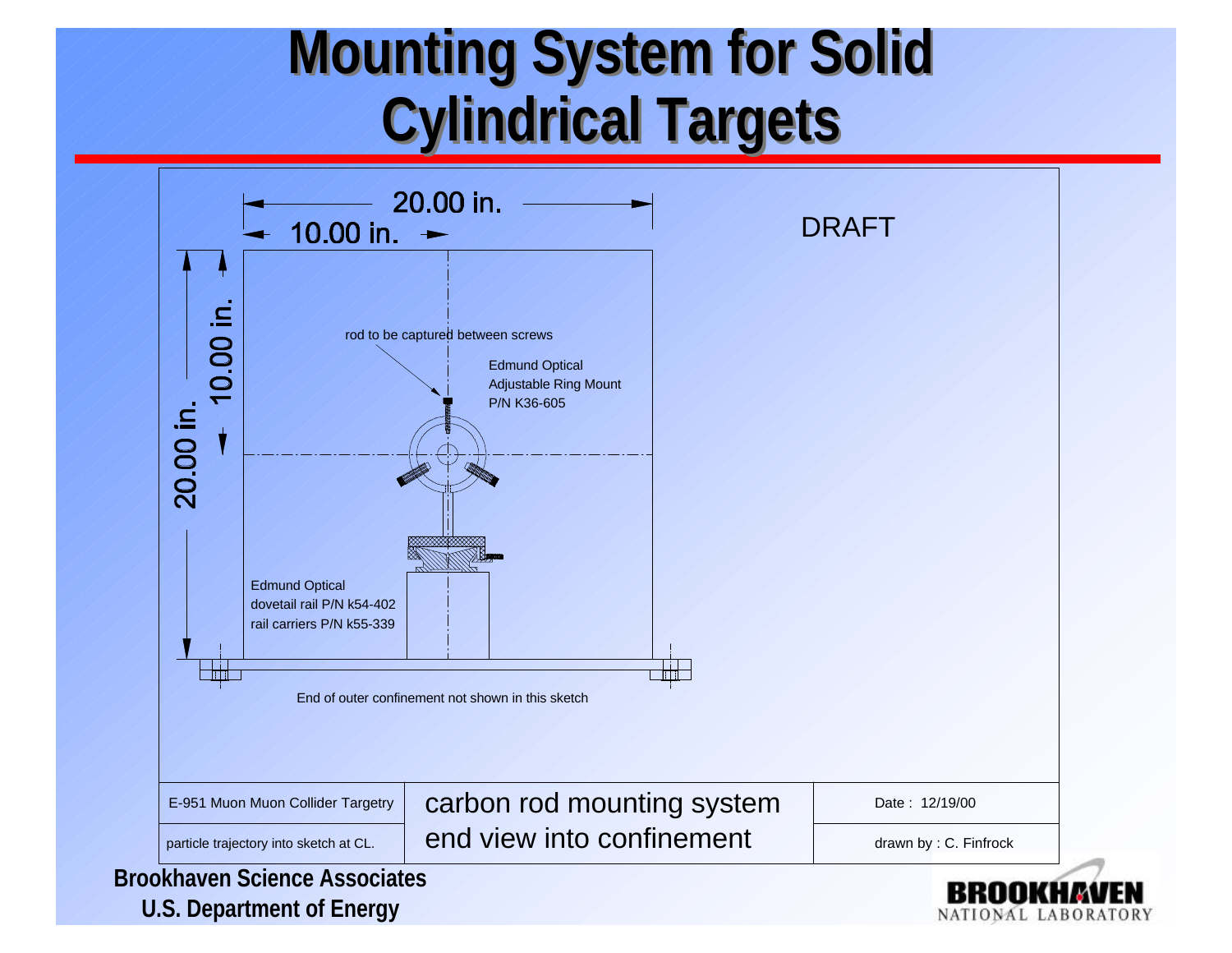

 $\mathcal{L}_{\text{1}}$  view Cross-section view  $\mathcal{L}_{\text{2}}$